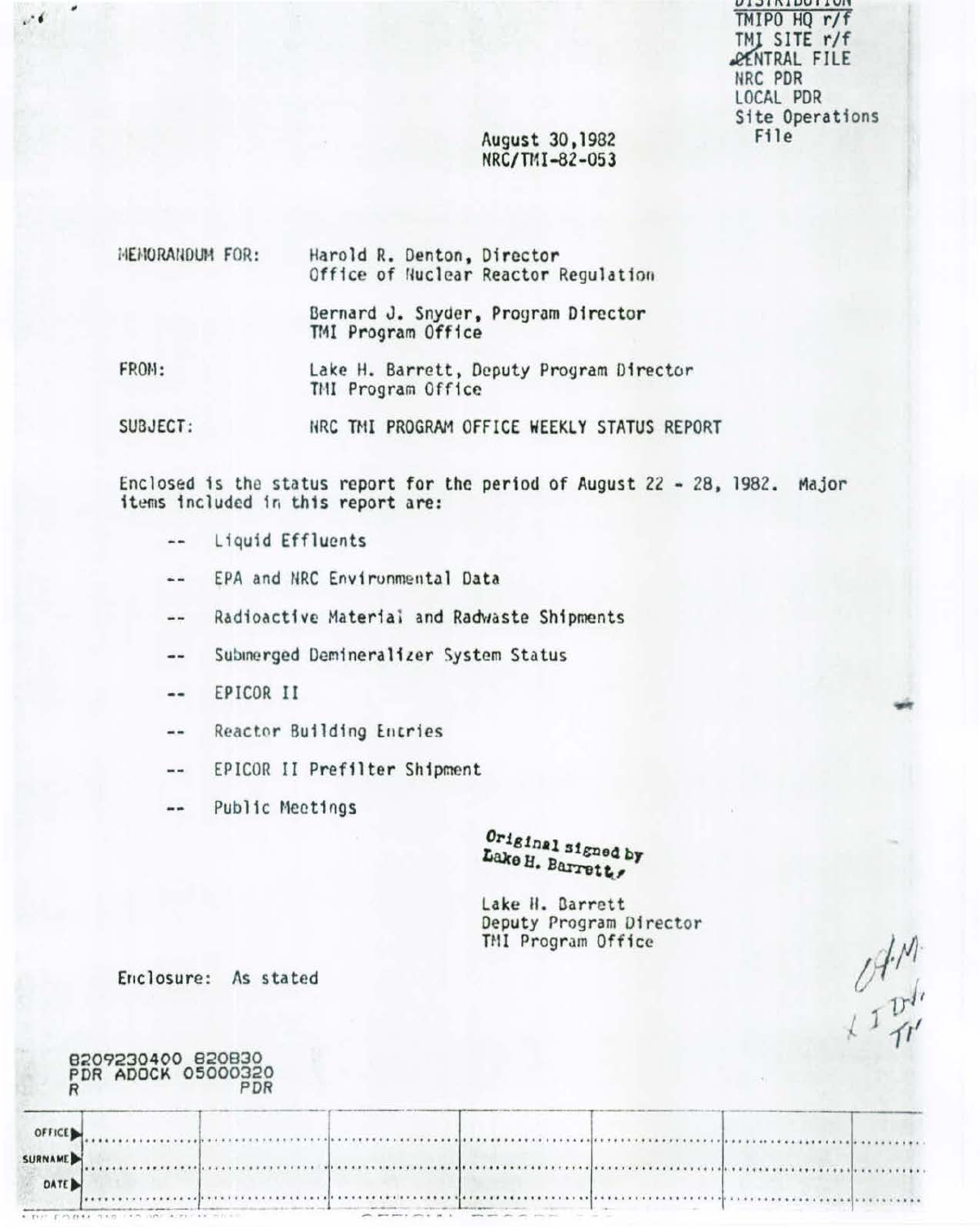Harold R. Denton Bernard J. Snyder

 $\mathbf{r}^t$ 

cc w/encl : EDO OGC Office Directors Commissioner's Technical Assistants HRR Division Directors NRR A/D's Regional Administrators IE Division Directors TAS EIS THI Program Office Staff (15) PHS EPA DOE Projects Br. #2 Chief, DPRP, RI RI Division Directors Public Affairs, Rl State Liaison, RI

| OFFICE   TMIPO                | <b>TAUPO</b> |         |                      | TMIPQ (1) | <b>TMIPQ</b>        |  |
|-------------------------------|--------------|---------|----------------------|-----------|---------------------|--|
| URNAMED GKalman; js.          | JWiebe       | mipgus. | Afasano              | RBellamy  |                     |  |
| DATE 8/ $j$ U/82              | 8/10/82      | 8/30/82 | 8/10/82              | 84 D/82   | $\frac{18arr}{182}$ |  |
| RC FORM 318 110-80) NRCM 0240 |              |         | OFFICIAL RECORD COPY |           |                     |  |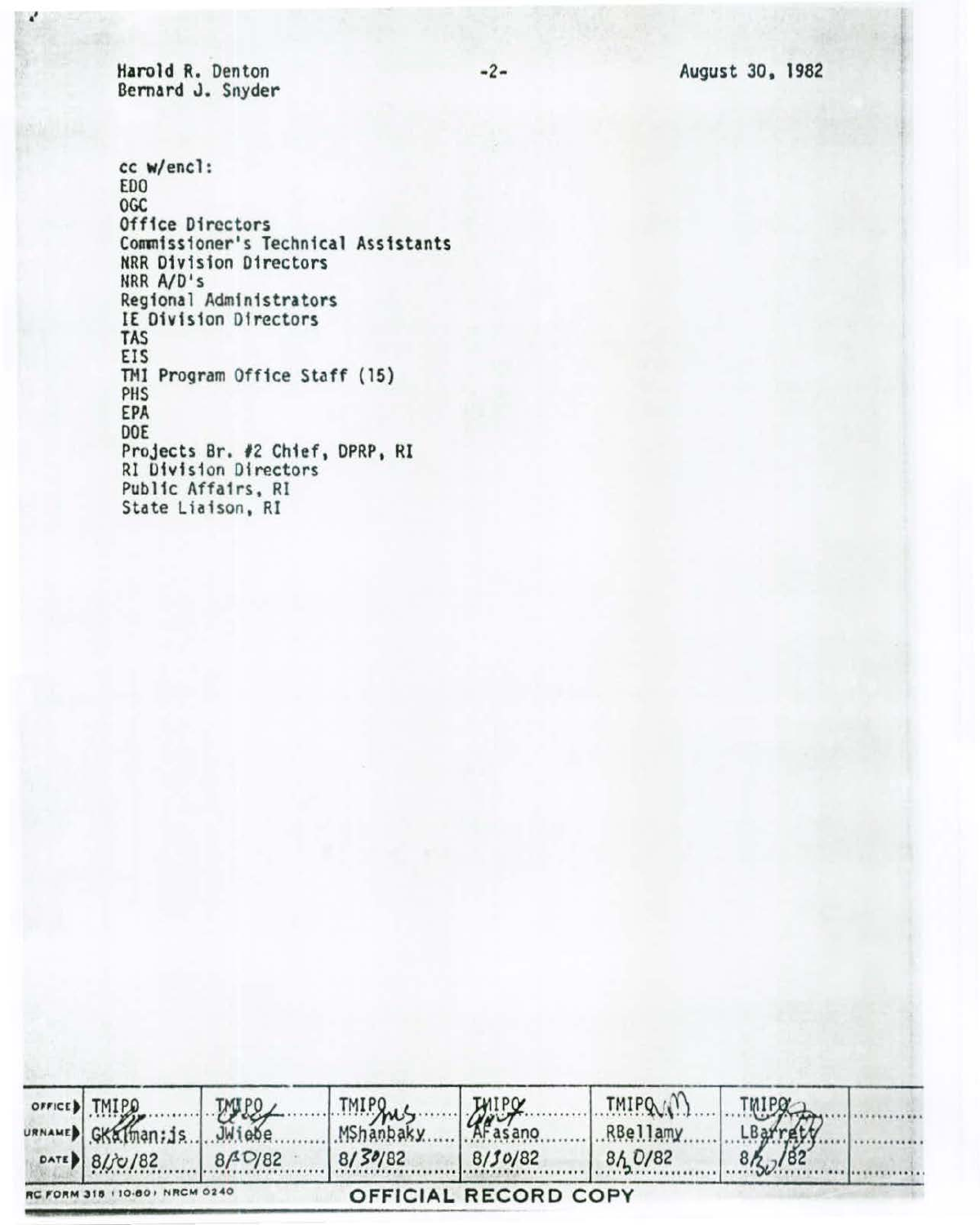## NRC TMI PROGRAM OFFICE WEEKLY STATUS REPORT

August 22, 1982 • August 28, 1982

## Plant Status

•

Core Cooling Mode: Heat transfer from the reactor coolant system (RCS) to reactor building ambient."

Available Core Cooling Modes: Mini Decay Heat Removal (MDHR) system.

RCS Pressure Control Mode: RCS is vented to the reactor building.

Major Parameters (as of 0500, August 27, 1982) (approximate values) Average Incore Thermocouples: 126°F<br>Maximum Incore Thermocouple: 143°F Maximum Incore Thermocouple:

RCS Loop Temperatures:

| Hot Leg                                         | 106°F                  | 105°F        |
|-------------------------------------------------|------------------------|--------------|
| Cold Leg $\begin{pmatrix} 1 \\ 2 \end{pmatrix}$ | $83^{\circ}$ F<br>85°F | 83°F<br>84°F |

Pressure: The reactor coolant system is vented to the reactor building.

Reactor Building: Temperature: 83°F<br>Pressure: -0.2 psiq Airborne Radionuclide Concentrations:

> 4.7 E-8  $u\ddot{d}/c c H^3$ (sample taken 8/10/82) 6.2 E-6  $uCi/cc$  Kr<sup>85</sup> (sample taken 8/10/82)

1.4 E-9 uCi/cc particulates (sample taken 8/27/82)

### 1. Effluent and Environmental (Radiological) Information

Liquid effluents from the TMI site released to the Susquehanna River after processing, were made within the regulatory limits and in accordance with NRC requirements and City of Lancaster Agreement dated February 27 . 1980 .

During the period August 20, 1982, through August 26, 1982, the effluents contained no detectable radioactivity at the discharge point and individual effluent sources, which originated within Unit 2, contained no detectable radioactivity.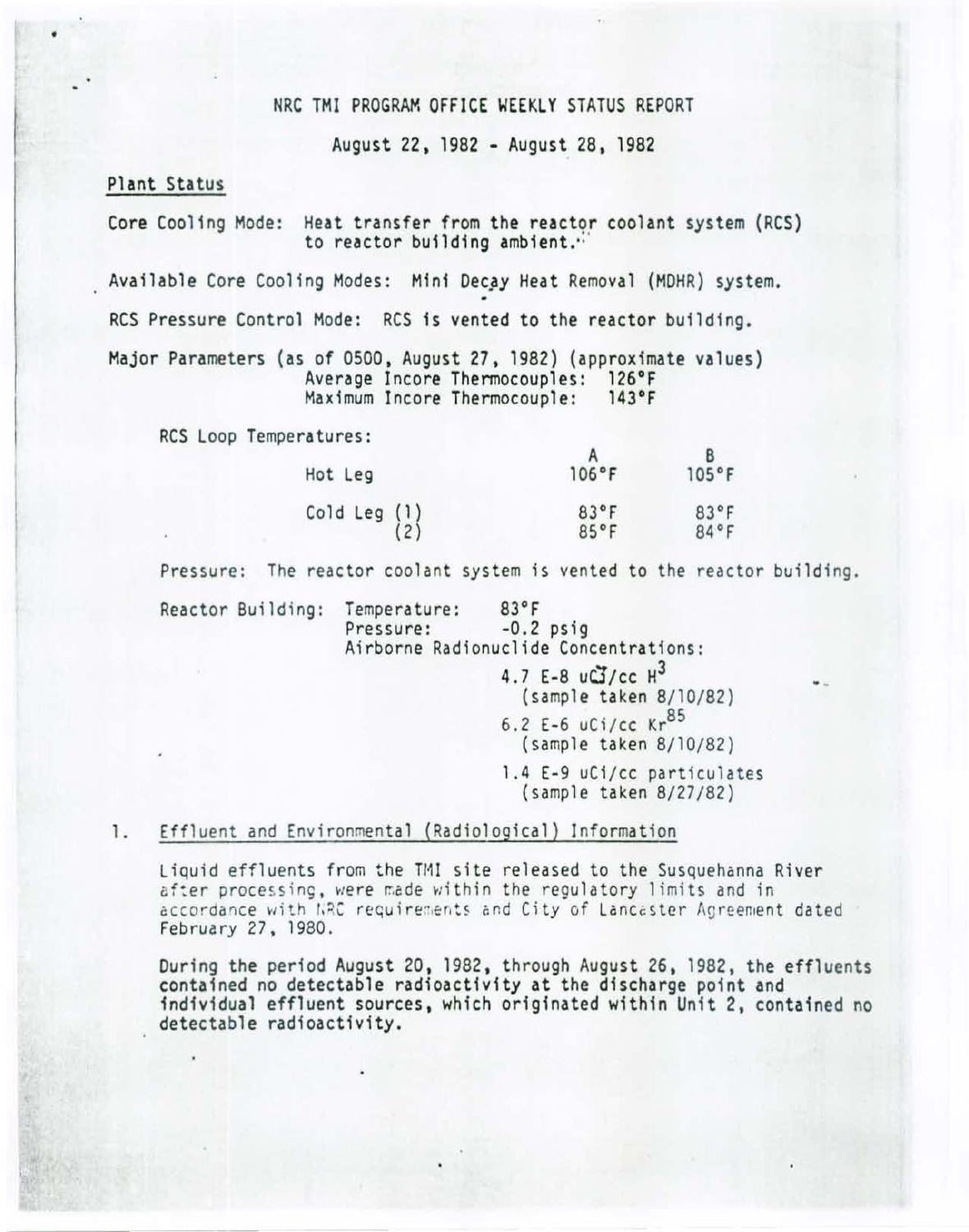- 2. Environmental Protection A3ency (EPA) Environmental Data
	- The EPA Middletown Office has not received the environmental Kr-85 analytical results for the samples which were taken July 31, 1982, through August 27, 1982, from the EPA's Counting Laboratory at Las Vegas, Nevada. These results will be included in a subsequent report.
	- No radiation above normally occurring background levels was detected in any of the samples collected from the EPA's air and gamma rate networks during the period from August 18, 1982, through August 26, 1982.
- 3. NRC Env ironmental Data

Results from NRC monitoring of the environment around the TMI site were as follows:

The following are the NRC air sample analytical results for the onsite continuous air sampler:

| Sample<br>Period |                                   |  |  |  | $1 - 131$ |  | $Cs - 137$<br>$(uCi/cc)$ $(uCi/cc)$ |  |  |                     |  |
|------------------|-----------------------------------|--|--|--|-----------|--|-------------------------------------|--|--|---------------------|--|
| $HP-333$         | August 18, 1982 - August 25, 1982 |  |  |  |           |  |                                     |  |  | $5.3 E-14 5.3 E-14$ |  |

- 4. Licensee Radioactive Material and Radwaste Shipments
	- On August 23, 1982, seven LSA boxes and one solidified Hittman liner  $-1$ was shipped from Unit 1 to the Barnwell Waste Management Facility, Barnwell, South Carolina.
	- On August 24, 1982, seventy-one drums of Unit 1 and Unit 2  $-$ contaminated laundry were shipped to Interstate Laundry, New Kensington , Pennsylvania.
	- On August 25 , 1962 , a Un it 2 EPICOR II prefilter (PF-1) was shipped  $-$ to EG&G Incorporated, Idaho Falls, Idaho.
	- On August 25, 1982, five snubbers from the Unit 2 reactor building  $\sim$   $\sim$ were shipped to Wyle Laboratories, Huntville, Alabama.

### Major Activities

- 1. Submerged Demineralizer System (SDS). SDS processing of Batch 33 was stopped Tuesday, August 24, 1982, after high strontium was detected in the effluent from the system. This is a normal indication that a demineralizer vessel change out is necessary. Processing of Batch 33 resumed on Friday, August 27, 1982, after the spent vessel was replaced.
- 2. EPICOR II. The EPICOR II system continued to process SDS effluent during the week.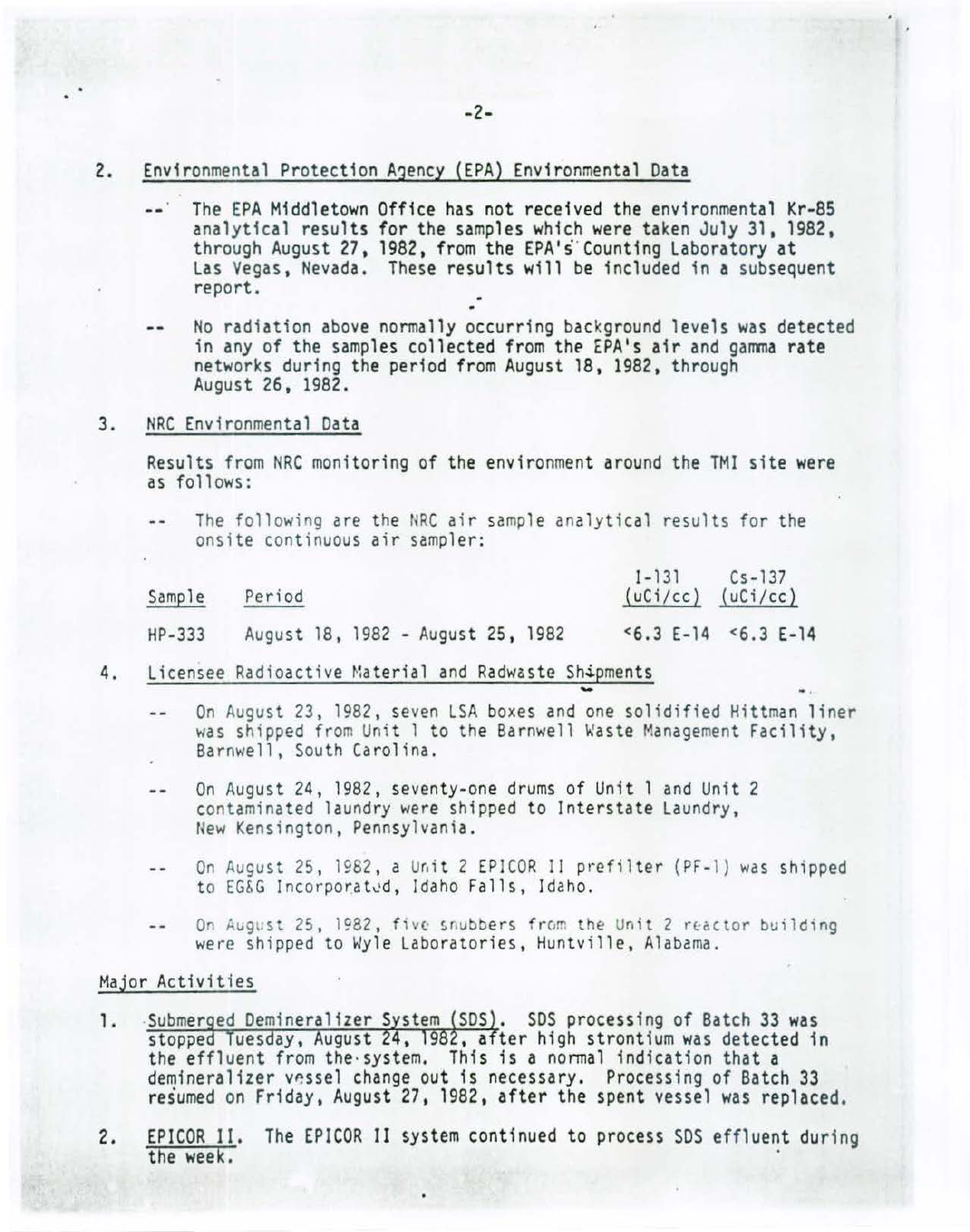3. Reactor Building Entries. Three reactor building entries were conducted during the past week (August 23, 25, and 27 , 1982). During the entries an attempt was made to uncouple the leadscrews from all the 61 control<br>rods and the eight axial power shaping rods. The uncoupling appeared successful in all but three cases. Three control rod leadscrews were left coupled to their spider assemblies after repeated attempts to uncouple the bayonet type connections were unsuccessful. Prior to reactor vessel head removal. the 1eadscrews are normally uncoupled from the spider assemblies and raised to a parked position inside the control rod drive mechanisms. Following the uncoupling attempts this week, all control rod housings were left vented to the reactor building to prevent accumulation of potentially explosive gases.

An attempt to inspect the reactor building below the 305 ft. elevation with a closed circuit television camera was delayed due to camera transmission problems.

During the week of August 30, 1982, the licensee plans to initiate an experiment to measure the rate of gas generation in the reactor vessel. A manometer will be connected to the center most control rod drive mechanism to measure the rate of pressure increase (gas generation).<br>Additionally, the gas collected in the manometer connecting hoses will be sampled. Gas samples will also be taken from the pressurizer and the hot leg high point vents.

A reactor building decontamination program is scheduled to start in September. The proposed decontamination techniques are similar to those used during the gross decontamination experiment. The proposed program will include decontamination of the reactor building dome, the polar crane, and inside the "D" rings.

4. EPICOR II Prefilter Shipment. On August 25, 1982, the second in a series of 49 EPICOR 11 Prefil ters (PF-1) was shipped from TMI to the Idaho National Engineering Laboratory (INEL) in Scoville, Idaho. The PF-1 liner and shipping cask were inerted with nitrogen as an added safety precaution to insure no combustible gases would exist during shipment. The gas composition in the liner will be maintained at  $\langle 2.5\%$  hydrogen and <0 5~ oxygen. The Department of Energy (DOE) took possession of this waste cnsite and will conduct R&D testing at the INEL facility. The PF-1 liner is scheduled to arrive at INEL on August 30, 1982. GPU is currently making preparations for the shipment of EPICOR II PF-2 the week of September 7. 1982.

,